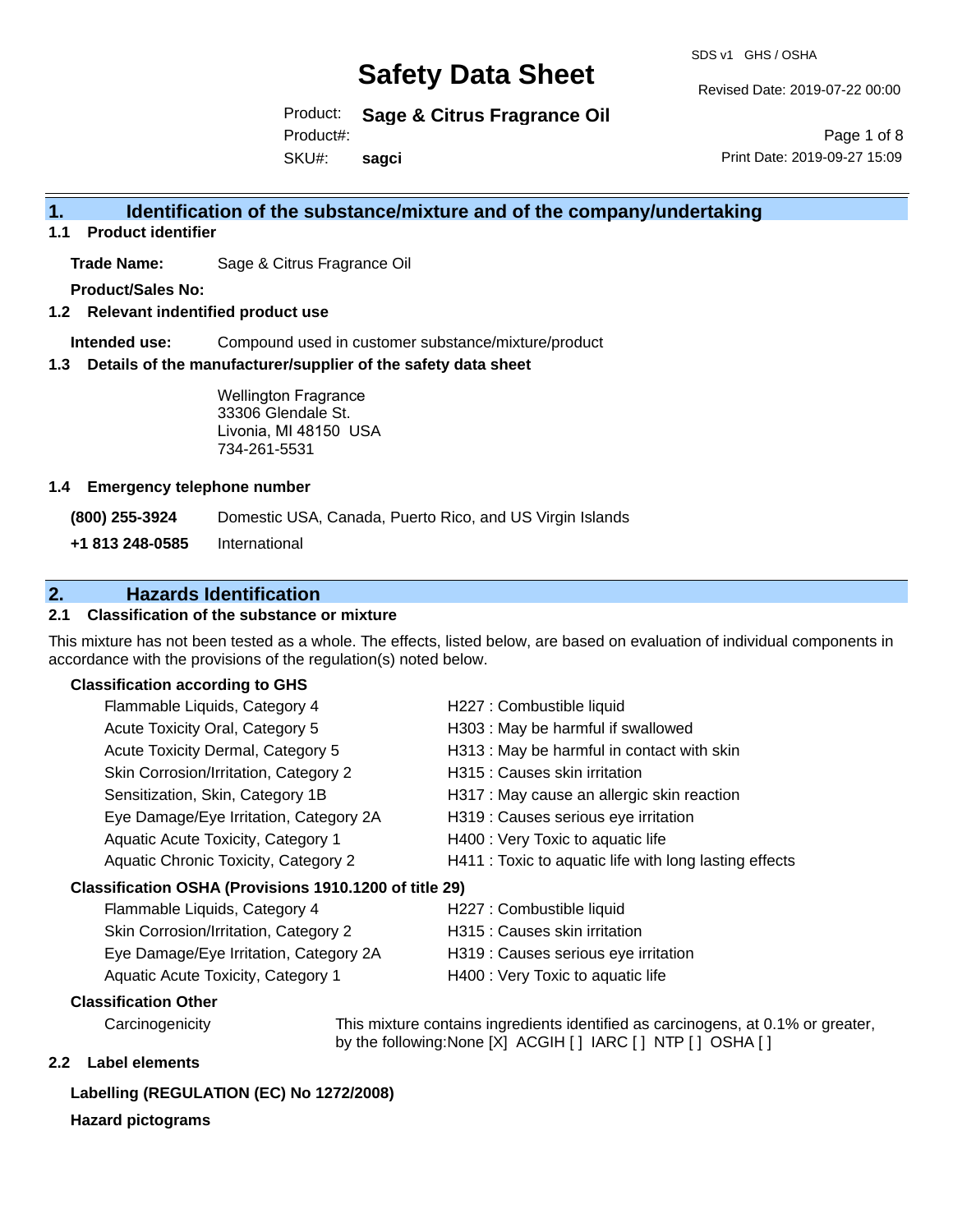Product: **Sage & Citrus Fragrance Oil** 

Product#:

**sagci**

SKU#:

**Signal Word: Warning**

| <b>Hazard statments</b> |                                                 |
|-------------------------|-------------------------------------------------|
| H <sub>22</sub> 7       | Combustible liquid                              |
| H303                    | May be harmful if swallowed                     |
| H313                    | May be harmful in contact with skin             |
| H315                    | Causes skin irritation                          |
| H317                    | May cause an allergic skin reaction             |
| H319                    | Causes serious eye irritation                   |
| H400                    | Very Toxic to aquatic life                      |
| H411                    | Toxic to aquatic life with long lasting effects |
|                         |                                                 |

#### **Precautionary Statements**

#### **Prevention:**

| P <sub>235</sub> | Keep cool                                                             |
|------------------|-----------------------------------------------------------------------|
| P <sub>264</sub> | Wash hands thoroughly after handling                                  |
| P <sub>272</sub> | Contaminated work clothing should not be allowed out of the workplace |
| P <sub>273</sub> | Avoid release to the environment                                      |

#### **Response:**

| $P302 + P352$        | IF ON SKIN: Wash with soap and water                                                                                                  |
|----------------------|---------------------------------------------------------------------------------------------------------------------------------------|
| $P305 + P351 + P338$ | IF IN EYES: Rinse cautiously with water for several minutes Remove contact lenses if<br>present and easy to do. continue rinsing      |
| P312                 | Call a POISON CENTER or doctor/physician if you feel unwell                                                                           |
| $P333 + P313$        | If skin irritation or a rash occurs: Get medical advice/attention                                                                     |
| $P337 + P313$        | If eye irritation persists: Get medical advice/attention                                                                              |
| P362                 | Take off contaminated clothing and wash before reuse                                                                                  |
| P363                 | Wash contaminated clothing before reuse                                                                                               |
| P370 + P378          | In case of fire: Use Carbon dioxide (CO2), Dry chemical, or Foam for extinction. Do not use<br>a direct water jet on burning material |
| P391                 | <b>Collect Spillage</b>                                                                                                               |
|                      |                                                                                                                                       |

#### **2.3 Other Hazards**

#### **no data available**

### **3. Composition/Information on Ingredients**

#### **3.1 Mixtures**

This product is a complex mixture of ingredients, which contains among others the following substance(s), presenting a health or environmental hazard within the meaning of the UN Globally Harmonized System of Classification and Labeling of Chemicals (GHS):

| CAS#       |     | Conc. |                           |
|------------|-----|-------|---------------------------|
| Ingredient | EC# | Range | <b>GHS Classification</b> |

SDS v1 GHS / OSHA

Revised Date: 2019-07-22 00:00

Page 2 of 8 Print Date: 2019-09-27 15:09

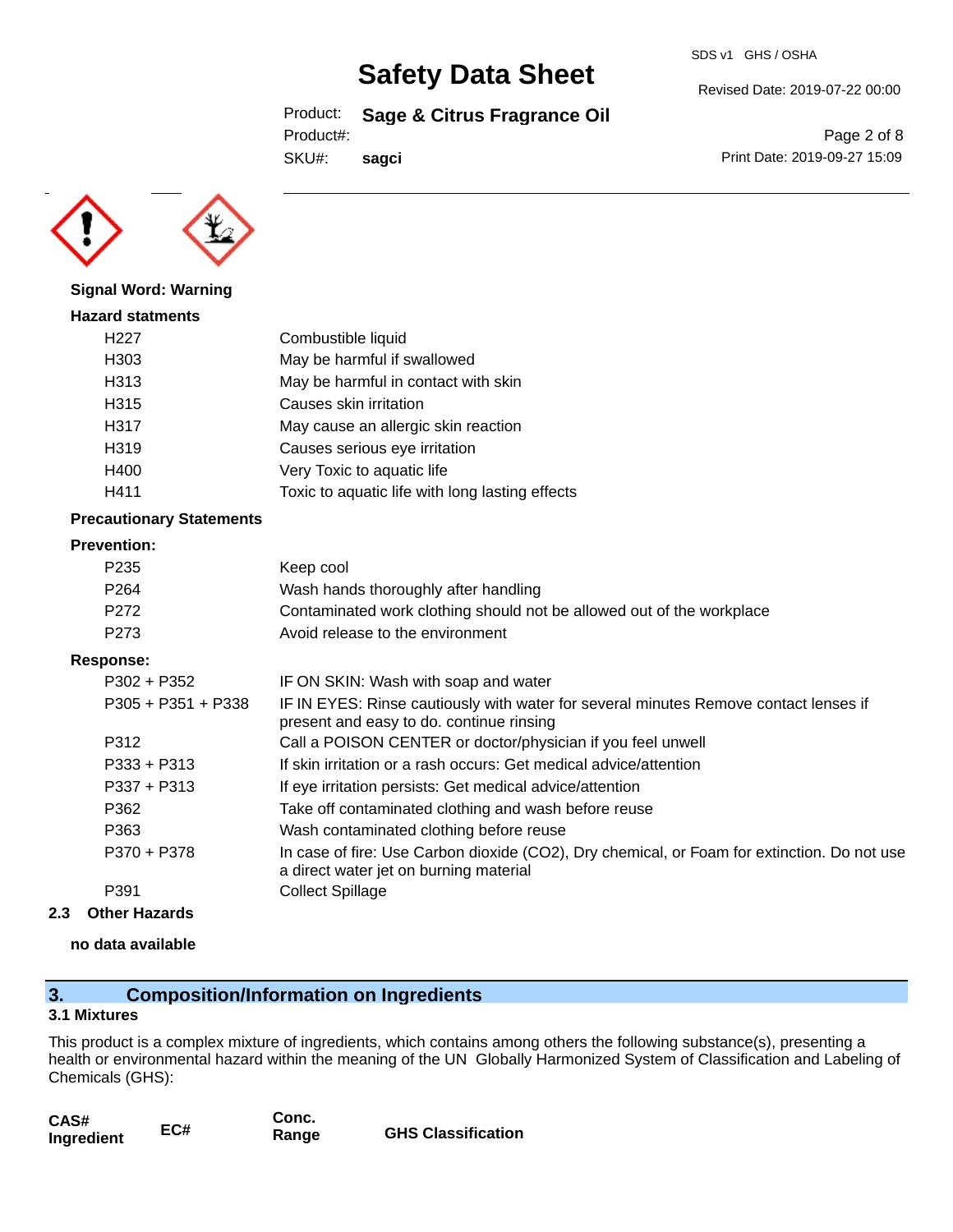Product: **Sage & Citrus Fragrance Oil** 

Product#:

SKU#: **sagci** Revised Date: 2019-07-22 00:00

Page 3 of 8 Print Date: 2019-09-27 15:09

| CAS#<br>Ingredient     | EC#                                 | Conc.<br>Range                                           | <b>GHS Classification</b>          |
|------------------------|-------------------------------------|----------------------------------------------------------|------------------------------------|
| 120-51-4               | 204-402-9                           | 20 - 30 %                                                | H302; H313; H400; H411             |
| <b>Benzyl Benzoate</b> |                                     |                                                          |                                    |
| 66068-84-6             | 266-100-3                           | 10 - 20 %                                                | H315; H401; H411                   |
|                        |                                     | Isocamphenyl cyclohexanol (mixed isomers)                |                                    |
| 21145-77-7             | 244-240-6                           | 10 - 20 %                                                | H302; H400; H410                   |
|                        | Acetyl hexamethyl tetralin          |                                                          |                                    |
| 78-70-6                | 201-134-4                           | $5 - 10%$                                                | H227; H303; H315; H317; H319; H402 |
| Linalool               |                                     |                                                          |                                    |
| 115-95-7               | 204-116-4                           | $2 - 5%$                                                 | H227; H315; H317; H320; H402       |
| <b>Linalyl Acetate</b> |                                     |                                                          |                                    |
| 28219-61-6             | 248-908-8                           | $2 - 5%$                                                 | H319; H401; H411                   |
|                        | Ethyl trimethylcyclopentene butenol |                                                          |                                    |
| $91 - 64 - 5$          | 202-086-7                           | $2 - 5%$                                                 | H302; H317; H402                   |
| Coumarin               |                                     |                                                          |                                    |
| 127-51-5               | 204-846-3                           | $2 - 5%$                                                 | H316; H317; H320; H401; H411       |
| a-Isomethyl ionone     |                                     |                                                          |                                    |
| 125-12-2               | 204-727-6                           | $2 - 5%$                                                 | H227; H316; H401                   |
| Isobornyl acetate      |                                     |                                                          |                                    |
| 140-11-4               | 205-399-7                           | $2 - 5%$                                                 | H303; H401; H412                   |
| Benzyl acetate         |                                     |                                                          |                                    |
| 121-33-5               | 204-465-2                           | $2 - 5%$                                                 | H303; H319                         |
| vanillin               |                                     |                                                          |                                    |
| 5989-27-5              | 227-813-5                           | $1 - 2%$                                                 | H226; H304; H315; H317; H400; H410 |
| Limonene               |                                     |                                                          |                                    |
| 98-55-5                | 202-680-6                           | $1 - 2%$                                                 | H227; H303; H315; H319; H401       |
| <b>Terpineol</b>       |                                     |                                                          |                                    |
| 127-43-5               | 204-843-7                           | $1 - 2%$                                                 | H315; H317; H401; H411             |
| Methyl-ß-ionone        |                                     |                                                          |                                    |
| 97-53-0                | 202-589-1                           | $1 - 2%$                                                 | H303; H316; H317; H319; H401       |
| Eugenol                |                                     |                                                          |                                    |
| 123-11-5               | 204-602-6                           | $1 - 2%$                                                 | H303; H402; H412                   |
| Anisaldehyde           |                                     |                                                          |                                    |
| 469-61-4               | 207-418-4                           | $1 - 2%$                                                 | H304; H316; H400                   |
| alpha-Cedrene          |                                     |                                                          |                                    |
|                        |                                     | See Section 16 for full text of GHS classification codes |                                    |
|                        |                                     |                                                          |                                    |

See Section 16 for full text of GHS classification codes which where not shown in section 2

Total Hydrocarbon Content (%  $w/w$ ) = 2.87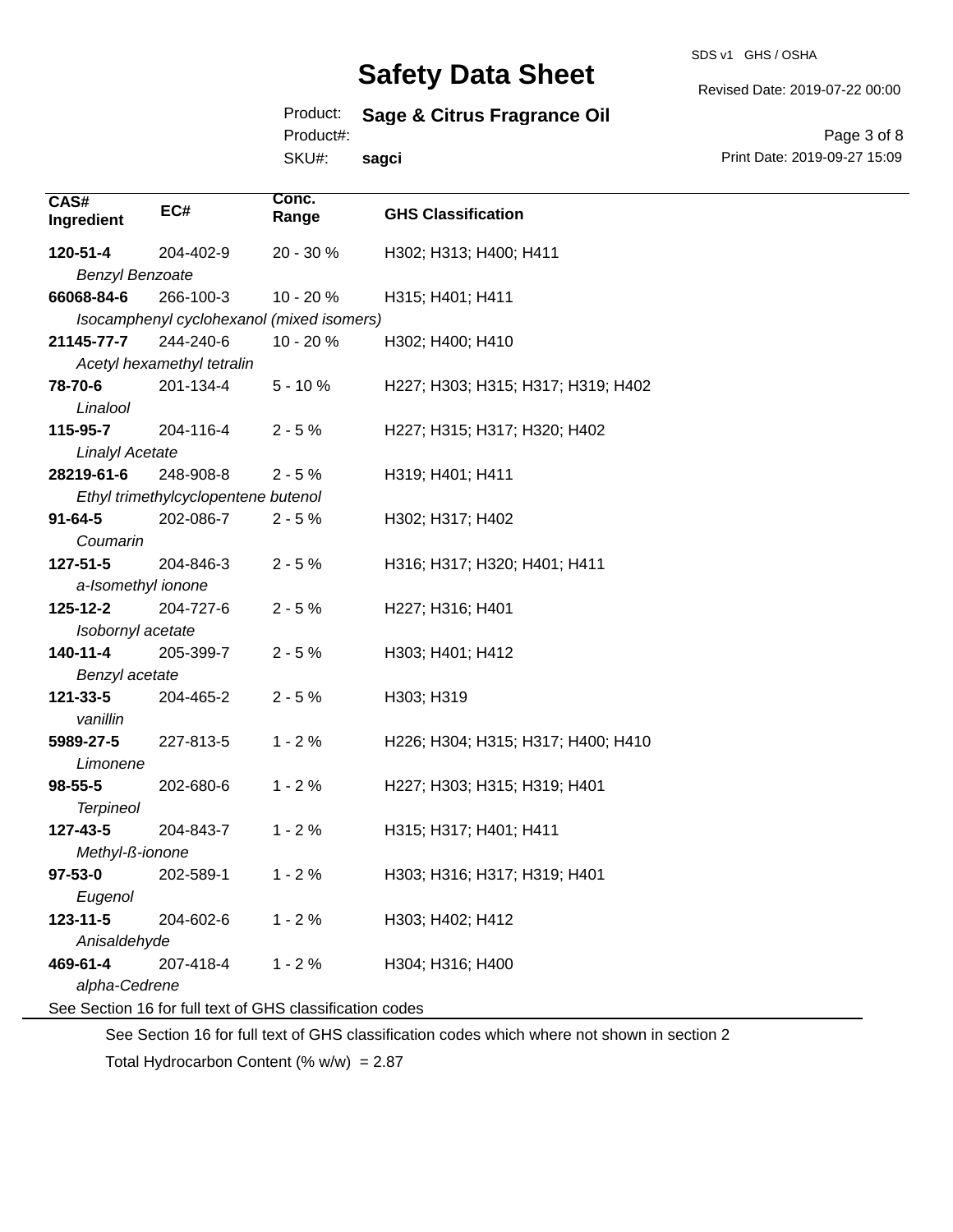SDS v1 GHS / OSHA

Revised Date: 2019-07-22 00:00

Product: **Sage & Citrus Fragrance Oil** 

Product#:

SKU#: **sagci**

Page 4 of 8 Print Date: 2019-09-27 15:09

| <b>First Aid Measures</b><br>$\overline{4}$ .                                     |                                                                                                               |  |
|-----------------------------------------------------------------------------------|---------------------------------------------------------------------------------------------------------------|--|
| <b>Description of first aid measures</b><br>4.1                                   |                                                                                                               |  |
| Inhalation:                                                                       | Remove from exposure site to fresh air and keep at rest.<br>Obtain medical advice.                            |  |
| <b>Eye Exposure:</b>                                                              | Flush immediately with water for at least 15 minutes.<br>Contact physician if symptoms persist.               |  |
| <b>Skin Exposure:</b>                                                             | Remove contaminated clothes. Wash thoroughly with water (and soap).<br>Contact physician if symptoms persist. |  |
| Ingestion:                                                                        | Rinse mouth with water and obtain medical advice.                                                             |  |
| Most important symptoms and effects, both acute and delayed<br>4.2                |                                                                                                               |  |
| Symptoms:                                                                         | no data available                                                                                             |  |
| <b>Risks:</b>                                                                     | Refer to Section 2.2 "Hazard Statements"                                                                      |  |
| Indication of any immediate medical attention and special treatment needed<br>4.3 |                                                                                                               |  |
| Treatment:                                                                        | Refer to Section 2.2 "Response"                                                                               |  |
|                                                                                   |                                                                                                               |  |
| 5.<br><b>Fire-Fighting measures</b>                                               |                                                                                                               |  |
| <b>Extinguishing media</b><br>5.1                                                 |                                                                                                               |  |
| Suitable:                                                                         | Carbon dioxide (CO2), Dry chemical, Foam                                                                      |  |
| <b>Unsuitable</b>                                                                 | Do not use a direct water jet on burning material                                                             |  |
| Special hazards arising from the substance or mixture<br>5.2                      |                                                                                                               |  |
| During fire fighting:                                                             | Water may be ineffective                                                                                      |  |
| <b>Advice for firefighters</b><br>5.3                                             |                                                                                                               |  |
| <b>Further information:</b>                                                       | Standard procedure for chemical fires                                                                         |  |

### **6. Accidental Release Measures**

#### **6.1 Personal precautions, protective equipment and emergency procedures**

Avoid inhalation and contact with skin and eyes. A self-contained breathing apparatus is recommended in case of a major spill.

#### **6.2 Environmental precautions**

Keep away from drains, soil, and surface and groundwater.

#### **6.3 Methods and materials for containment and cleaning up**

Clean up spillage promptly. Remove ignition sources. Provide adequate ventilation. Avoid excessive inhalation of vapors. Gross spillages should be contained by use of sand or inert powder and disposed of according to the local regulations.

#### **6.4 Reference to other sections**

Not Applicable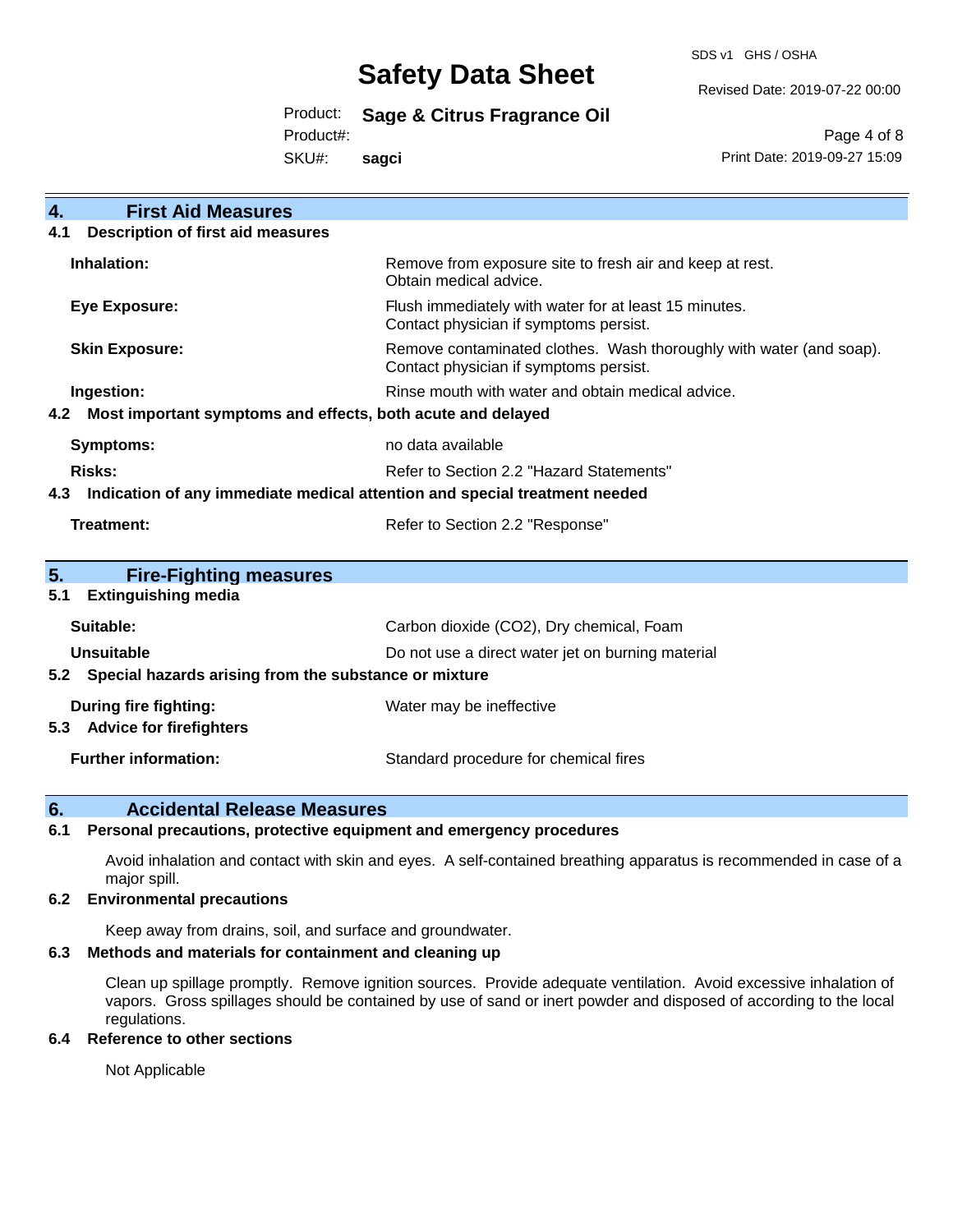SDS v1 GHS / OSHA

Revised Date: 2019-07-22 00:00

Product: **Sage & Citrus Fragrance Oil**  Product#:

SKU#: **sagci**

Page 5 of 8 Print Date: 2019-09-27 15:09

## **7. Handling and Storage**

#### **7.1 Precautions for safe handling**

Apply according to good manufacturing and industrial hygiene practices with proper ventilation. Do not drink, eat or smoke while handling. Respect good personal hygiene.

#### **7.2 Conditions for safe storage, including any incompatibilities**

Store in a cool, dry and ventilated area away from heat sources and protected from light in tightly closed original container. Avoid uncoated metal container. Keep air contact to a minimum.

#### **7.3 Specific end uses**

No information available

#### **8. Exposure Controls/Personal Protection**

**8.1 Control parameters**

| <b>Exposure Limits:</b><br><b>Component</b> |                | <b>ACGIH</b> | ACGIH | <b>OSHA</b> | <b>OSHA</b><br>TWA ppm STEL ppm TWA ppm STEL ppm |  |
|---------------------------------------------|----------------|--------------|-------|-------------|--------------------------------------------------|--|
| 140-11-4                                    | Benzyl acetate | 10           |       |             |                                                  |  |

**Engineering Controls:** Use local exhaust as needed.

#### **8.2 Exposure controls - Personal protective equipment**

| Eye protection:                | Tightly sealed goggles, face shield, or safety glasses with brow guards and side shields, etc.<br>as may be appropriate for the exposure |
|--------------------------------|------------------------------------------------------------------------------------------------------------------------------------------|
| <b>Respiratory protection:</b> | Avoid excessive inhalation of concentrated vapors. Apply local ventilation where appropriate.                                            |
| <b>Skin protection:</b>        | Avoid Skin contact. Use chemically resistant gloves as needed.                                                                           |

#### **9. Physical and Chemical Properties**

#### **9.1 Information on basic physical and chemical properties**

| Appearance:                  | Liquid                       |
|------------------------------|------------------------------|
| Odor:                        | Conforms to Standard         |
| Color:                       | Pale Yellow to Yellow (G2-4) |
| <b>Viscosity:</b>            | Liquid                       |
| <b>Freezing Point:</b>       | Not determined               |
| <b>Boiling Point:</b>        | Not determined               |
| <b>Melting Point:</b>        | Not determined               |
| <b>Flashpoint (CCCFP):</b>   | 198 F (92.22 C)              |
| <b>Auto flammability:</b>    | Not determined               |
| <b>Explosive Properties:</b> | None Expected                |
| <b>Oxidizing properties:</b> | None Expected                |
| Vapor Pressure (mmHg@20 C):  | 0.1087                       |
| %VOC:                        | 0.11                         |
| Specific Gravity @ 25 C:     | 0.9970                       |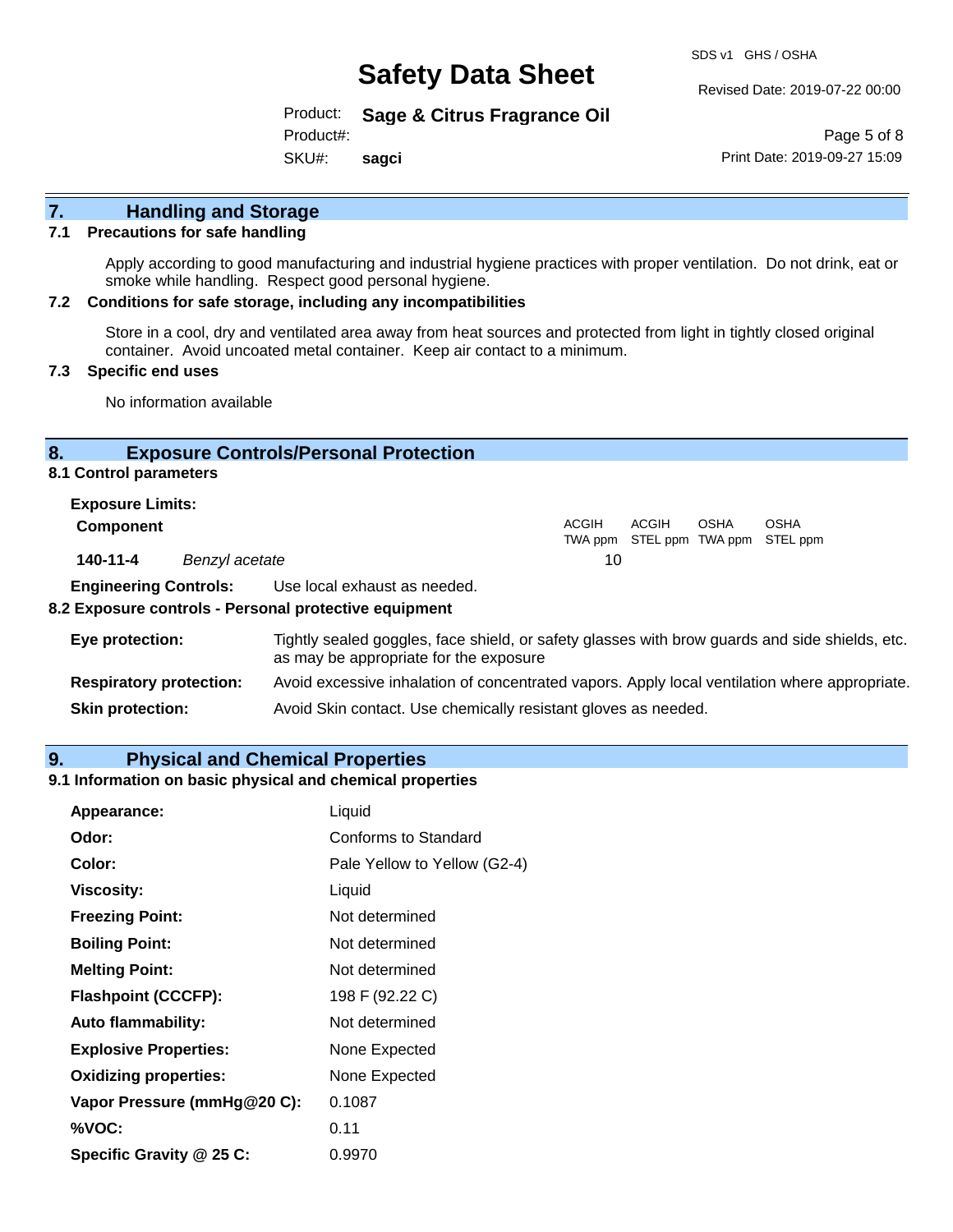SDS v1 GHS / OSHA

Revised Date: 2019-07-22 00:00

Product: **Sage & Citrus Fragrance Oil** 

Product#:

SKU#: **sagci**

#### Page 6 of 8 Print Date: 2019-09-27 15:09

| Density @ 25 C:          | 0.9940         |
|--------------------------|----------------|
| Refractive Index @ 20 C: | 1.5150         |
| Soluble in:              | Not determined |

### **10. Stability and Reactivity**

| 10.1 Reactivity                         | None                                               |
|-----------------------------------------|----------------------------------------------------|
| <b>10.2 Chemical stability</b>          | Stable                                             |
| 10.3 Possibility of hazardous reactions | None known                                         |
| 10.4 Conditions to avoid                | None known                                         |
| 10.5 Incompatible materials             | Strong oxidizing agents, strong acids, and alkalis |
| 10.6 Hazardous decomposition products   | None known                                         |

#### **11. Toxicological Information**

#### **11.1 Toxicological Effects**

Acute Toxicity Estimates (ATEs) based on the individual Ingredient Toxicity Data utilizing the "Additivity Formula"

| Acute toxicity - Oral - (Rat) mg/kg                | (LD50: 2107.4195) May be harmful if swallowed            |
|----------------------------------------------------|----------------------------------------------------------|
| Acute toxicity - Dermal - (Rabbit) mg/kg           | (LD50: 2795.9878) May be harmful in contact with skin    |
| Acute toxicity - Inhalation - (Rat) mg/L/4hr       | Not classified - the classification criteria are not met |
| <b>Skin corrosion / irritation</b>                 | Not classified - the classification criteria are not met |
| Serious eye damage / irritation                    | Causes serious eye irritation                            |
| <b>Respiratory sensitization</b>                   | Not classified - the classification criteria are not met |
| <b>Skin sensitization</b>                          | May cause an allergic skin reaction                      |
| <b>Germ cell mutagenicity</b>                      | Not classified - the classification criteria are not met |
| Carcinogenicity                                    | Not classified - the classification criteria are not met |
| <b>Reproductive toxicity</b>                       | Not classified - the classification criteria are not met |
| Specific target organ toxicity - single exposure   | Not classified - the classification criteria are not met |
| Specific target organ toxicity - repeated exposure | Not classified - the classification criteria are not met |
| <b>Aspiration hazard</b>                           | Not classified - the classification criteria are not met |

### **12. Ecological Information**

### **12.1 Toxicity**

| <b>Acute acquatic toxicity</b>   | Very Toxic to aquatic life                      |
|----------------------------------|-------------------------------------------------|
| <b>Chronic acquatic toxicity</b> | Toxic to aquatic life with long lasting effects |
| Toxicity Data on soil            | no data available                               |
| Toxicity on other organisms      | no data available                               |

**12.2 Persistence and degradability no data available**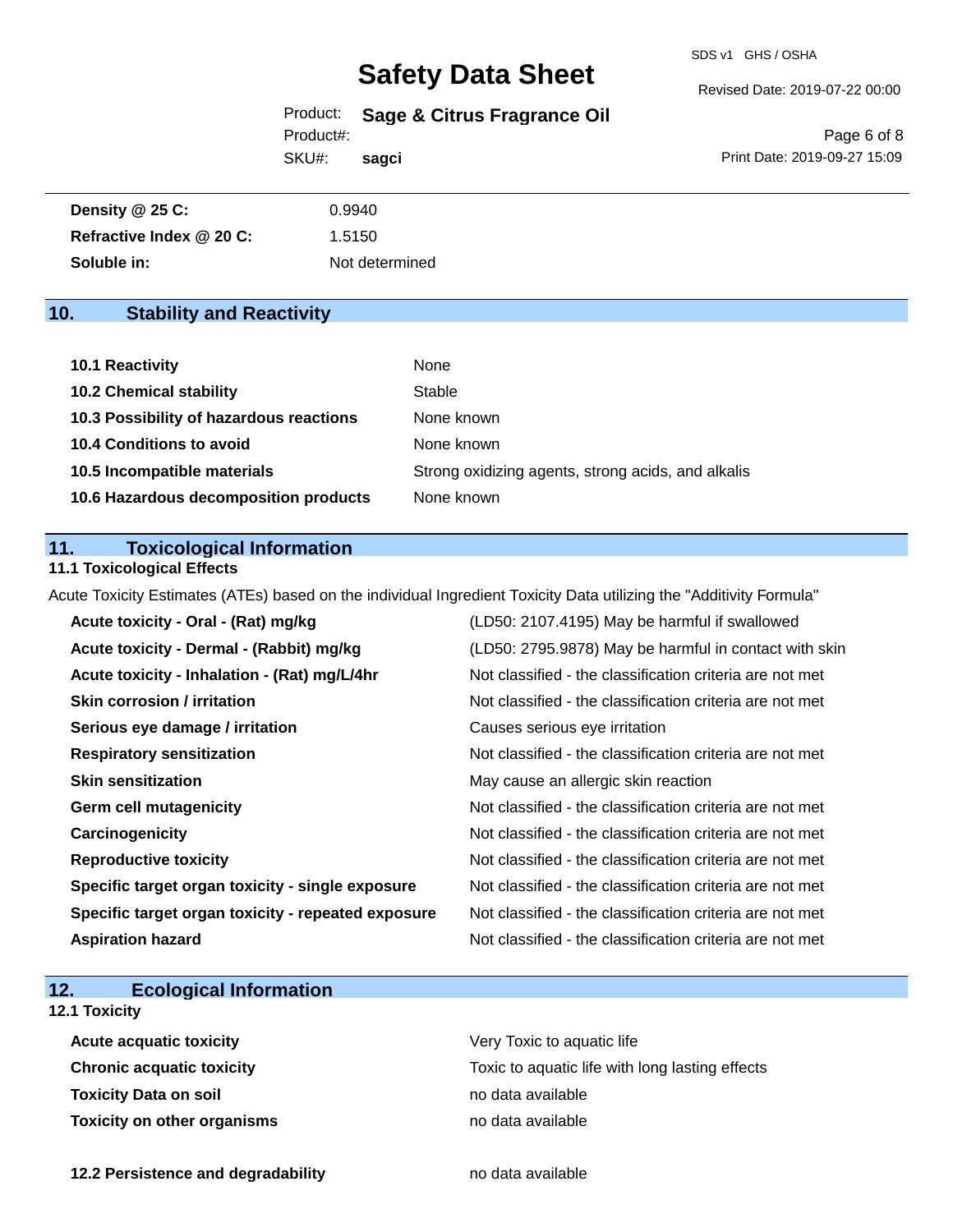SDS v1 GHS / OSHA

Revised Date: 2019-07-22 00:00

Product: **Sage & Citrus Fragrance Oil** 

Product#:

SKU#: **sagci**

Page 7 of 8 Print Date: 2019-09-27 15:09

| 12.3 Bioaccumulative potential | no data available |
|--------------------------------|-------------------|
| 12.4 Mobility in soil          | no data available |
| 12.5 Other adverse effects     | no data available |

## **13. Disposal Conditions**

#### **13.1 Waste treatment methods**

Do not allow product to reach sewage systems. Dispose of in accordance with all local and national regulations. Send to a licensed waste management company.The product should not be allowed to enter drains, water courses or the soil. Do not contaminate ponds, waterways or ditches with chemical or used container.

### **14. Transport Information**

| <b>Marine Pollutant</b>                                       | Yes. Ingredient of greatest environmental impact:<br>120-51-4 : (20 - 30 %) : Benzyl Benzoate |              |                                     |                 |               |
|---------------------------------------------------------------|-----------------------------------------------------------------------------------------------|--------------|-------------------------------------|-----------------|---------------|
| <b>Regulator</b>                                              |                                                                                               | <b>Class</b> | <b>Pack Group</b>                   | <b>Sub Risk</b> | UN-nr.        |
| U.S. DOT (Non-Bulk)                                           |                                                                                               |              | Not Regulated - Not Dangerous Goods |                 |               |
| <b>Chemicals NOI</b>                                          |                                                                                               |              |                                     |                 |               |
| <b>ADR/RID (International Road/Rail)</b>                      |                                                                                               |              |                                     |                 |               |
| <b>Environmentally Hazardous</b><br>Substance, Liquid, n.o.s. |                                                                                               | 9            | Ш                                   |                 | <b>UN3082</b> |
| <b>IATA (Air Cargo)</b>                                       |                                                                                               |              |                                     |                 |               |
| <b>Environmentally Hazardous</b><br>Substance, Liquid, n.o.s. |                                                                                               | 9            | Ш                                   |                 | <b>UN3082</b> |
| <b>IMDG (Sea)</b>                                             |                                                                                               |              |                                     |                 |               |
| <b>Environmentally Hazardous</b><br>Substance, Liquid, n.o.s. |                                                                                               | 9            | Ш                                   |                 | UN3082        |

| 15.<br><b>Regulatory Information</b>      |                                                                                                 |
|-------------------------------------------|-------------------------------------------------------------------------------------------------|
| <b>U.S. Federal Regulations</b>           |                                                                                                 |
| <b>TSCA (Toxic Substance Control Act)</b> | All components of the substance/mixture are listed or exempt                                    |
| 40 CFR(EPCRA, SARA, CERCLA and CAA)       | This product contains NO components of concern.                                                 |
| <b>U.S. State Regulations</b>             |                                                                                                 |
| <b>California Proposition 65 Warning</b>  | This product contains the following components:                                                 |
| 123-35-3(NF 204-622-5 0.01 - 0.1%         | beta-Myrcene (Natural Source)                                                                   |
| <b>Canadian Regulations</b>               |                                                                                                 |
| <b>DSL</b>                                | 99.55% of the components are listed or exempt. The following<br>components are NOT on the List: |
| 67801-20-1<br>267-140-4 0.1 - 1.0 %       | 3-Methyl-5-(2,2,3-trimethyl-3-cyclopenten-1-yl)pent-4-en-2-ol                                   |